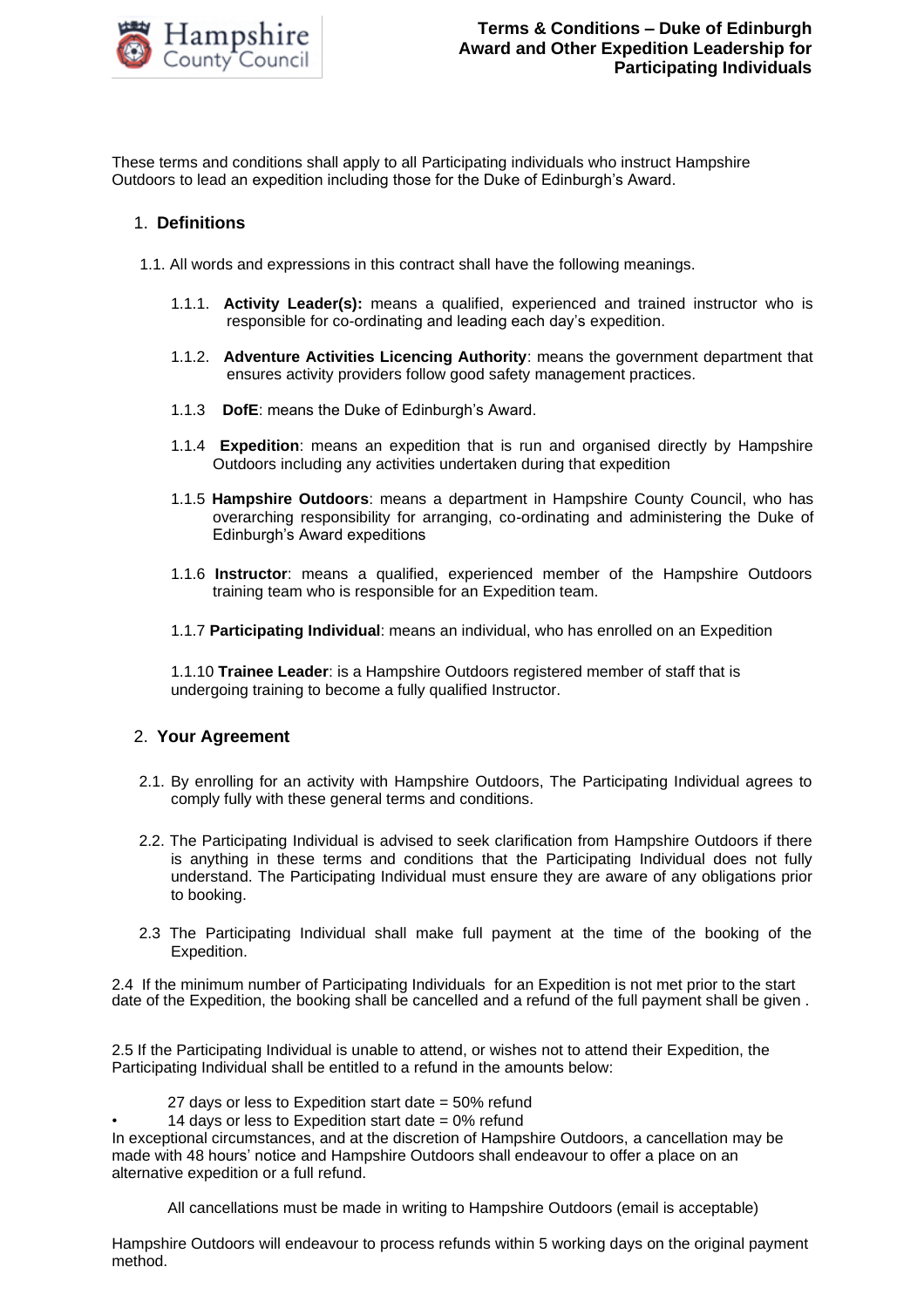

# 3. **Risk & Safety**

- 3.1. Hampshire Outdoors shall ensure that all Expeditions have been carefully assessed to minimise the risk of accidents.
- 3.2. Hampshire Outdoors shall ensure all Instructors are qualified and fully trained and are confident working within the venue and terrain where the Expedition is to take place. The ratio of Activity Leaders to Participating Individuals is carefully tailored to each Expedition, and where relevant, the guidelines set out by Adventure Activities Licensing Authority are followed.
- 3.3. The Participating Individual must ensure that they have completed a medical consent form supplied by Hampshire Outdoors prior to the start date of the Expedition. This must be signed by the Participant and their parent or guardian if they are under 18. The Participating Individual must ensure there is a person with relevant parental responsibility available in an emergency.
- 3.4 Hampshire Outdoors reserves the right to decline any Participating Individual they feel is not sufficiently fit or physically able to take part in the Expedition. The decision of Hampshire Outdoors is final.
- 3.5. The Participating Individual agrees to abide by the decisions of the Instructor which shall be final and binding. Hampshire Outdoors reserves the right to refuse any Participating Individual continued participation in an Expedition if they are found to:
	- be under the influence of alcohol or drugs; or
	- repeatedly refuse to follow an Instructor's instructions or behave in an irresponsible manner that is likely to endanger themselves or other Participating Individuals; or
	- be abusive, aggressive or violent towards other Participating Individuals, Instructors or assessors; or
	- have sustained an injury that is likely to impede them from taking further part in the Expedition.
- 3.6 If the Participating Individual is refused continuing participation, the Activity Leader will contact a person with relevant parental responsibility and the Participating Individual shall ensure they are collected as soon as reasonably practicable from the time of refusal.

### 4. **Food & Nutrition**

4.1. Water will be supplied to Participating Individuals that are undertaking Expeditions. No other food or drink shall be supplied.

# 5. **Weather & Timing**

- 5.1. Hampshire Outdoors shall not be held liable for extreme weather conditions. Instructors will do everything possible to ensure an Expedition will be successful and make necessary preparations for bad weather. If poor or deteriorating weather conditions prevail which cause a venue or location to be deemed potentially unsafe by the Instructor, then:
	- Hampshire Outdoors reserve the right to alter venue schedules and start times; and
	- If it is not possible to vary the start time or venue then the Instructor will liaise directly with Hampshire Outdoors. Based on the information received, Hampshire Outdoors will decide whether or not the Expedition should continue, either in part or in whole; this decision will be final and binding.
- 5.2. If an Expedition is partially or fully cancelled due to adverse weather conditions, then no refund shall be given although a new date for the Expedition may be arranged at no extra cost.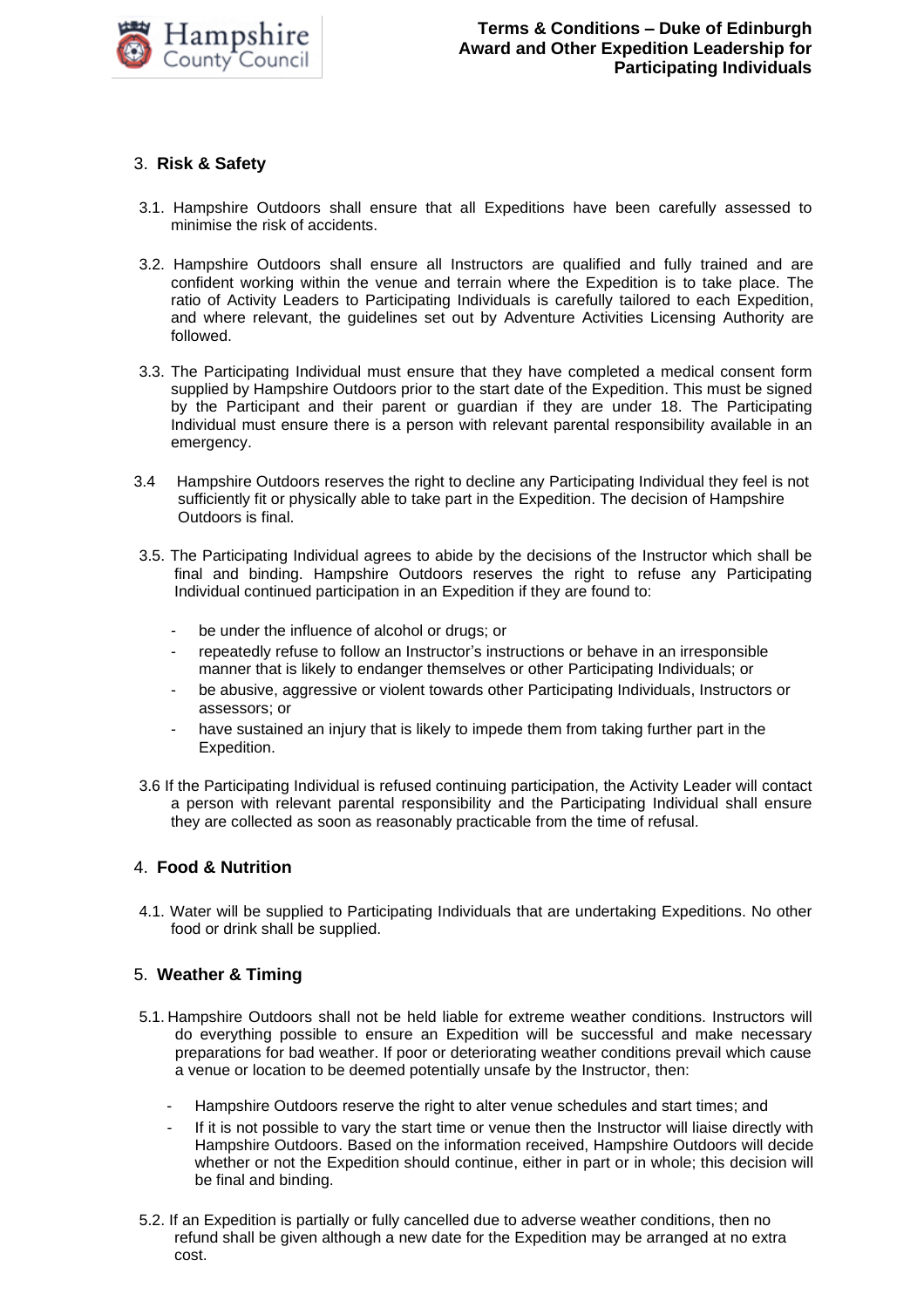

# 6. **Licences & Insurance**

6.1. Hampshire Outdoors is licensed by the Adventure Activities Licensing Authority (ALLA) to carry out:

Trekking and Watersports: Licence No: L18579/R0389 Issue Date: 24.07.2020 Renewal Date**:** 24.08.2022

6.2. Hampshire Outdoors is insured by QBE Insurance (Europe) Ltd as follows: Public Liability £50,000,000 Product Liability £50,000,000 Employer's Liability £50,000,000 Officers Indemnity £50,000,000

# 7. **Instructors and Leaders**

- 7.1. Hampshire Outdoors shall ensure that all staff, including Activity Leaders and Instructors, have completed a Expedition training course, as applicable, and that all staff have a certificate of National Governing Body qualification, a 16 hour First Aid certificate and a valid disclosure check undertaken through the Disclosure and Barring Service (**DBS**).
- 7.2. Instructors will be assigned to each Expedition. Trainee Leaders may also be assigned and will take instruction from the Instructors. There will be Activity Leaders on each Expedition that have overall responsibility of that Expedition.
- 7.3. Instructors are all Hampshire County Council employees and take charge of all Hampshire Outdoors equipment and relevant paperwork for the duration of the activity.
- 7.4. Hampshire Outdoors will manage all relevant policies and procedures along with Risk Assessments and medical information. Hampshire Outdoors shall ensure that all Instructors make themselves fully familiar with this information prior to or at the start of the Expedition.
- 7.5. Instructors will make decisions about the level and style of supervision based on the competency of the groups.

### 8. **Operating Procedures**

### 8.1. **Prior to the start of the activity**

- 8.1.1. Risk Assessments of the area chosen will be carried out by Hampshire Outdoors senior Instructors or a designated experienced Instructor and approved by the Development Manager (Hampshire Outdoors).
- 8.1.2. All Participating Individuals will be emailed basic expedition YouTube links, a kit-list and food advice sheet to enable effective preparation.
- 8.1.3 Hampshire Outdoors will supply appropriate maps, tents, gas Trangia stoves and gas, which will remain the property of Hampshire Outdoors. Participating Individuals will be trained to use these effectively. This training shall be supplied by Hampshire **Outdoors**

### 8.2. **During the activity**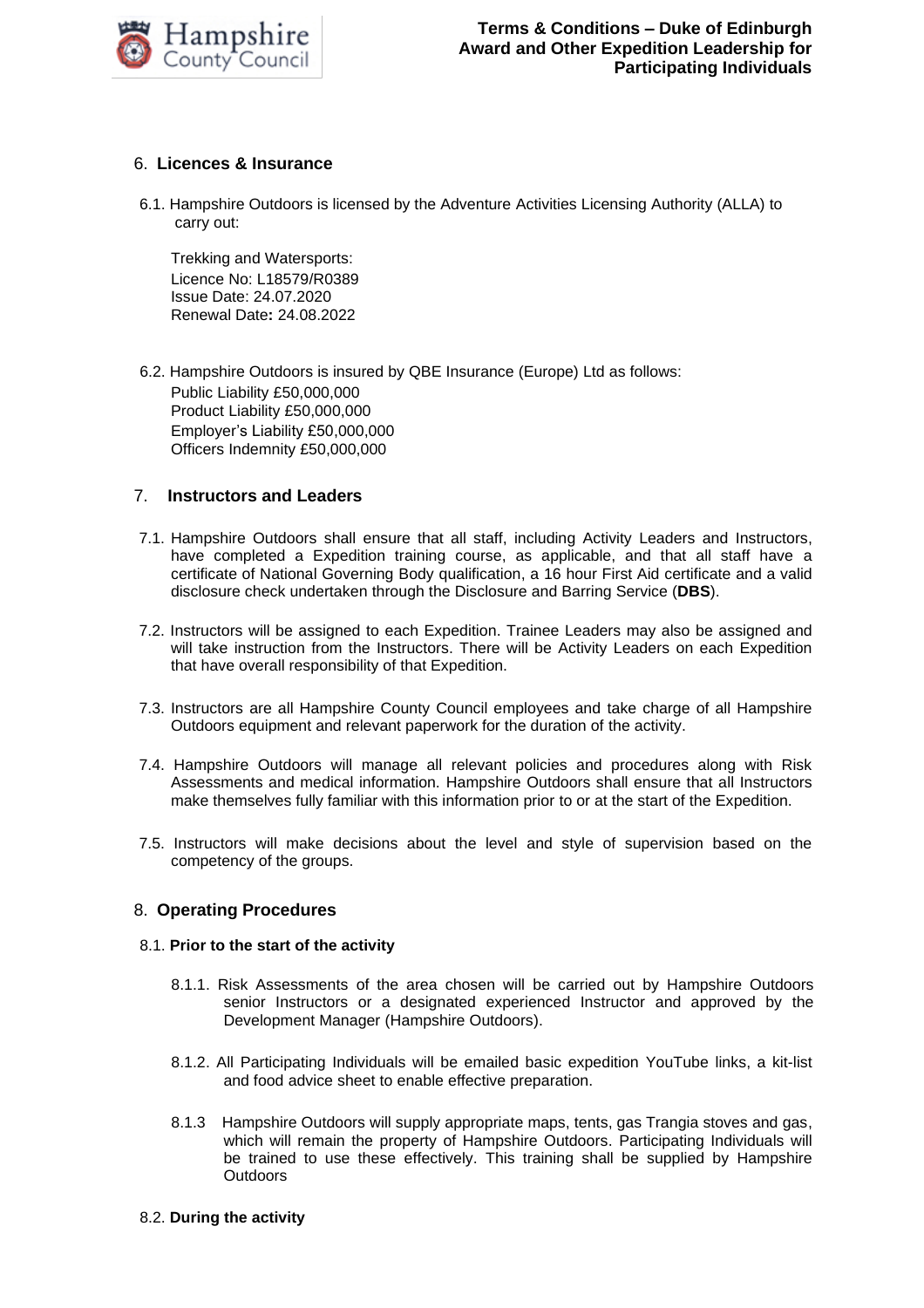

- 8.2.1. The Activity Leader will have a copy of all group members' paperwork, routes and risk assessments.
- 8.2.2. Hampshire Outdoors will ensure that all formalities such as the introduction to the Expedition and the emergency procedures are carried out appropriately and professionally.
- 8.2.3. A full equipment check will take place and Instructors will be vigilant in checking the essentials: waterproofs, sleeping bags, warm clothes, appropriate rucksacks and waterproof liners.
- 8.2.4. Instructors will carry out an ongoing risk assessment and constant monitoring throughout the Expedition. This will assess variable hazards including changing weather and ability of the Participating Individuals. If the Instructor deems continuance to be unsafe then the provisions of clause 5.2 shall apply.
- 8.2.5. The Activity Leader will make contact with Hampshire Outdoors daily when the Expedition ends for the day.
- 8.2.6. The Instructor will inform Hampshire Outdoors should the groups be over 3 hours late in arriving at the camp or the finish.
- 8.2.7.Emergency procedures will be followed where appropriate in line with Hampshire Outdoors Serious Incident Policy. A copy of this policy is available on request.

### 8.3. **Post Activity**

- 8.3.1. The Instructors will ensure Participating Individuals are given feedback at the end of the Expedition.
- 8.3.2. If applicable, DofE Expedition section reports will be completed by Instructors on Participating Individuals.
- 8.3.3. After the expedition, any personal items found will be retained for a minimum of two weeks, after which they will be disposed of. The Participating Individual, and/or their parent or guardian should contact Hampshire Outdoors within this period. Cost of delivery back to the individual may be at their own cost.

### 9. **Complaints**

9.1. If there are any complaints against Hampshire Outdoors or members of their staff, this complaint should be communicated as soon as reasonably practicable to the address below:

> Hampshire Outdoors- DofE Manager Four Chimneys Winton Close **Winchester Hampshire** SO22 6AB

9.2. Following this, and if there is dissatisfaction with the response, the complaint may be escalated to the Hampshire County Council complaints procedure: <https://www.hants.gov.uk/aboutthecouncil/contact/commentsandcomplaints>

### 10. **General**

10.1. Hampshire Outdoors shall be entitled to terminate this Agreement immediately by notice to the Participating Individual if the Participating Individual has committed a breach, which